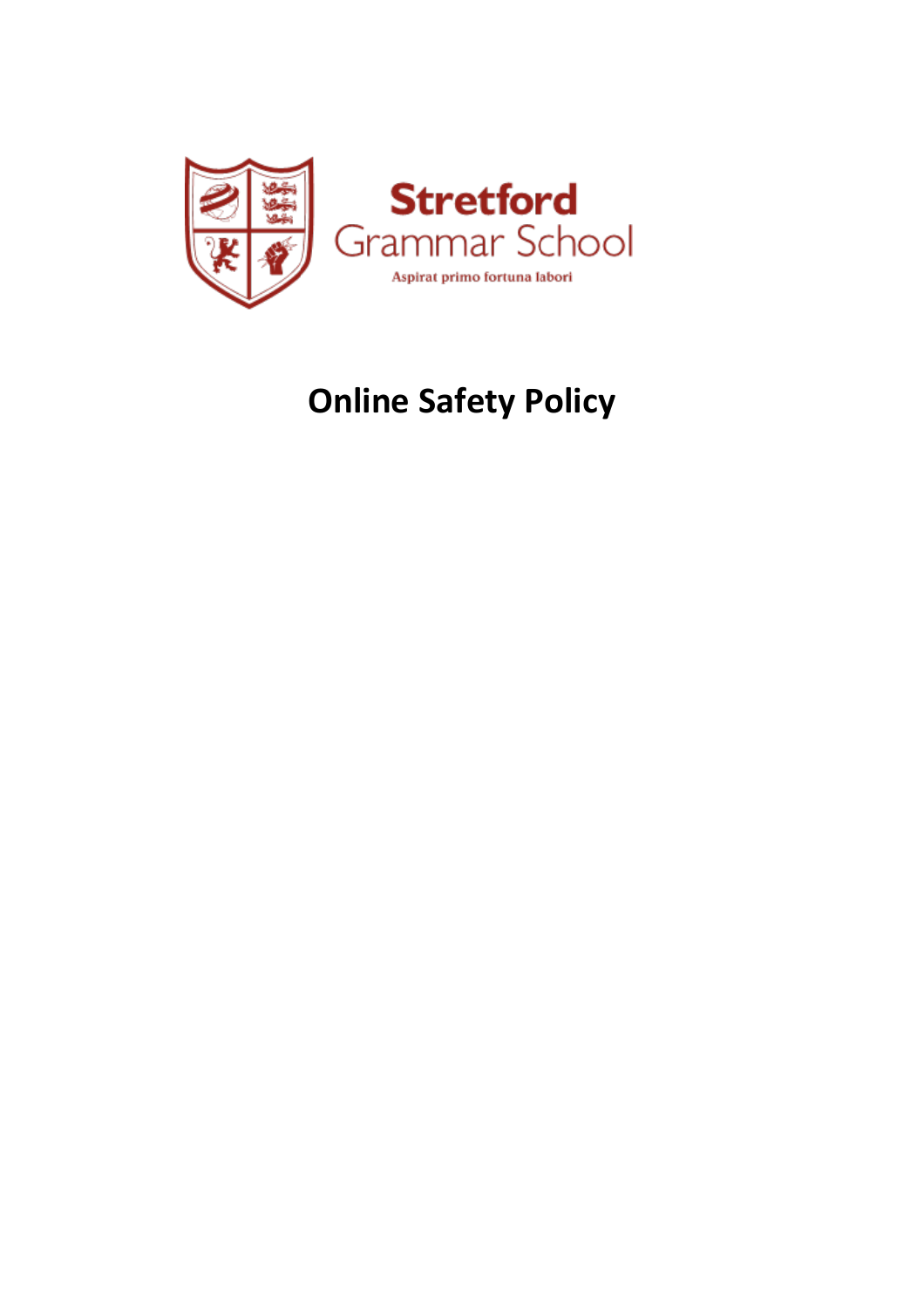### **Ratified by Governors: TBC**



## **Online Safety Policy**

#### **Member of staff responsible: Mr D. Price Date: February 2021 Governing Body Sub-Committee with reviewing responsibility: Student Welfare**

**1. Aims**

Our school aims to:

- Have robust processes in place to ensure the online safety of pupils, staff, volunteers and governors.
- Deliver an effective approach to online safety, which empowers us to protect and educate the whole school community in its use of technology.
- Establish clear mechanisms to identify, intervene and escalate an incident, where appropriate.

#### **2. Legislation and guidance**

• This policy is based on the Department for Education's (DfE) statutory safeguarding guidance, [Keeping Children Safe in Education,](https://www.gov.uk/government/publications/keeping-children-safe-in-education--2) and its advice for schools on:

[Teaching online safety in schools](https://www.gov.uk/government/publications/teaching-online-safety-in-schools)

[Preventing and tackling bullying](https://www.gov.uk/government/publications/preventing-and-tackling-bullying) and [cyber-bullying: advice for headteachers and school staff](https://www.gov.uk/government/publications/preventing-and-tackling-bullying)

[Relationships and sex education](https://www.gov.uk/government/publications/relationships-education-relationships-and-sex-education-rse-and-health-education)

[Searching, screening and confiscation](https://www.gov.uk/government/publications/searching-screening-and-confiscation)

It also refers to the DfE's quidance on [protecting children from radicalisation.](https://www.gov.uk/government/publications/protecting-children-from-radicalisation-the-prevent-duty)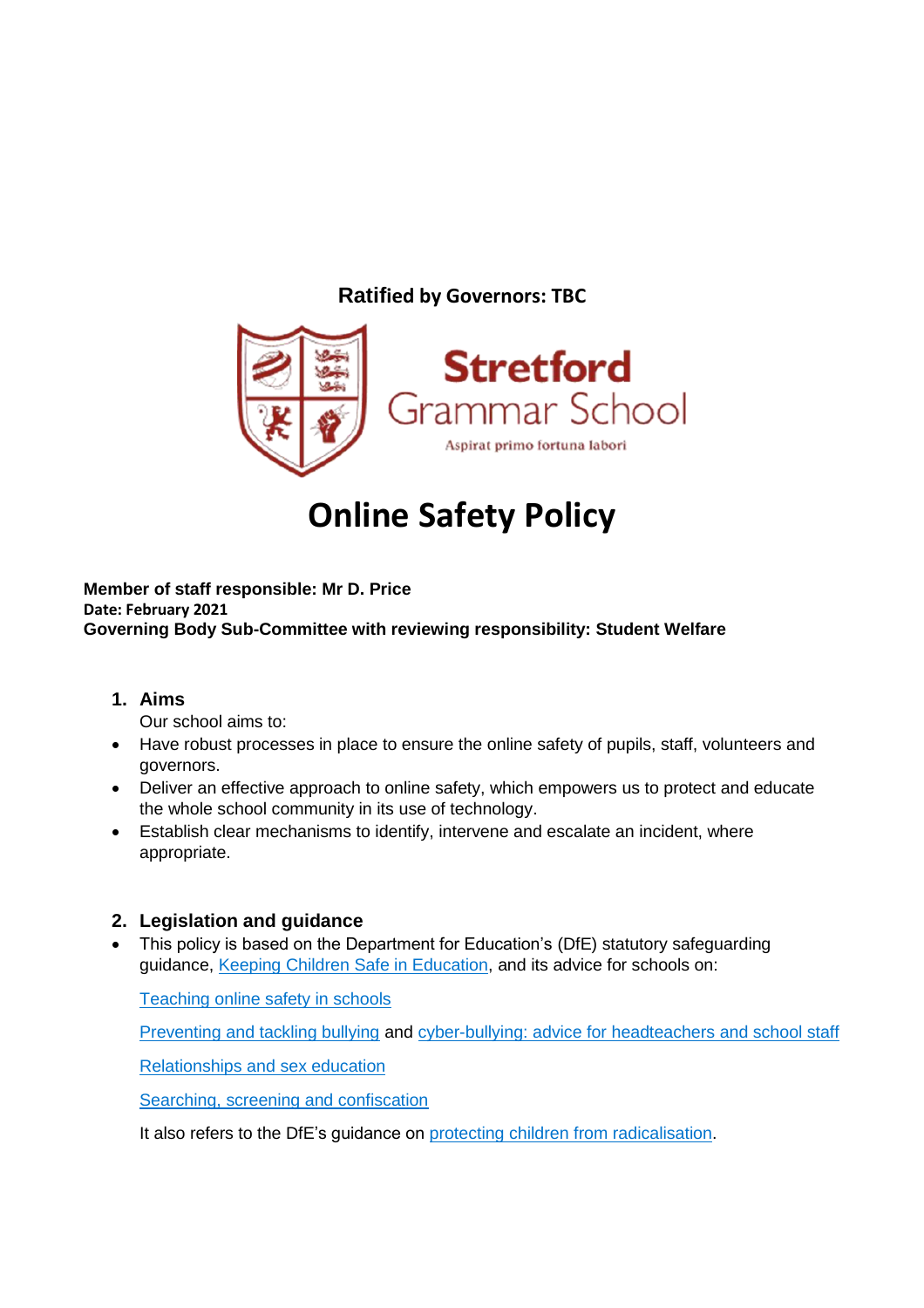- It reflects existing legislation, including but not limited to the [Education Act 1996](https://www.legislation.gov.uk/ukpga/1996/56/contents) (as amended), the [Education and Inspections Act 2006](https://www.legislation.gov.uk/ukpga/2006/40/contents) and the [Equality Act 2010.](https://www.legislation.gov.uk/ukpga/2010/15/contents) In addition, it reflects the [Education Act 2011,](http://www.legislation.gov.uk/ukpga/2011/21/contents/enacted) which has given teachers stronger powers to tackle cyberbullying by, if necessary, searching for and deleting inappropriate images or files on pupils' electronic devices where they believe there is a 'good reason' to do so.
- The policy also takes into account the National Curriculum computing programmes of study.

#### **3. Roles and responsibilities**

#### **3.1 The governing board.**

- The governing board has overall responsibility for monitoring this policy and holding the headteacher to account for its implementation. The governing board will co-ordinate regular meetings with appropriate staff to discuss online safety, and monitor online safety logs as provided by the designated safeguarding lead (DSL). This will take the form of CPOMs reports and cloud based tracking software.
- The governor who oversees online safety is Maureen Brettell.
- All governors will ensure that they have read and understand this policy. Agree and adhere to the terms on acceptable use of the school's ICT systems and the internet.

#### **3.2 The Headteacher**

- The headteacher is responsible for ensuring that staff understand this policy, and that it is being implemented consistently throughout the school.
- $\bullet$

#### **3.3 The designated safeguarding lead**

(Details of the school's DSL and safeguarding team are set out in our Safeguarding and Child Protection Policy as well as relevant job descriptions.)

The DSL takes lead responsibility for online safety in school, in particular:

- Supporting the headteacher in ensuring that staff understand this policy and that it is being implemented consistently throughout the school. Working with the headteacher, ICT manager and other staff, as necessary, to address any online safety issues or incidents.
- Ensuring that any online safety incidents are logged via CPOMS and dealt with appropriately in line with this policy and the Safeguarding and Child Protection Policy.
- Ensuring that any incidents of cyber-bullying are logged and dealt with appropriately in line with the school behaviour policy
- Updating and delivering staff training on online safety as required and in line with staff training needs.
- Liaising with other agencies and/or external services if necessary and logging all incidents and actions on CPOMS.
- Provide regular reports on online safety incidents and actions (including any training undertaken) in school to the headteacher and Student Welfare governing board.

#### **3.4 The ICT manager**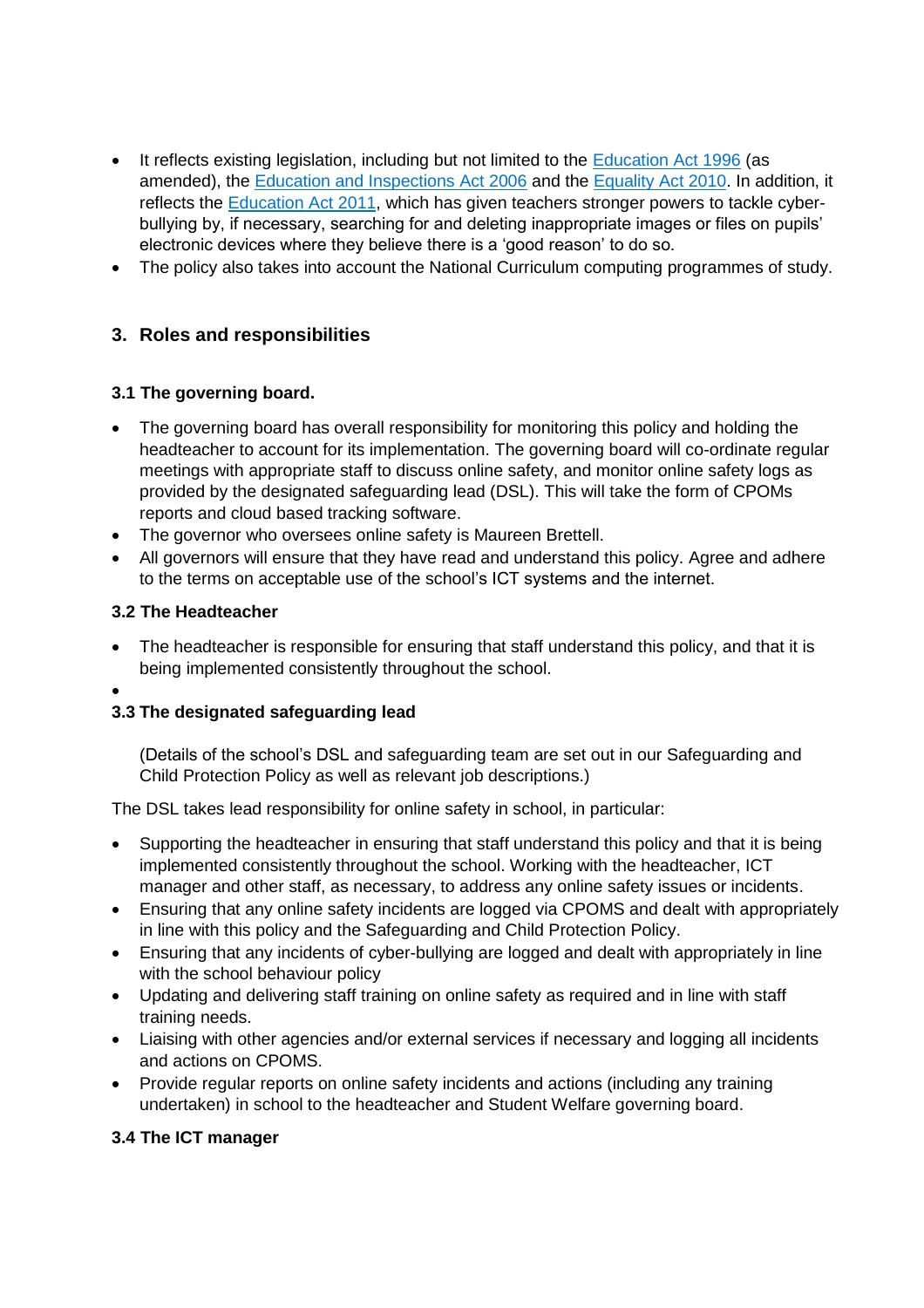The ICT manager is responsible for:

- Putting in place appropriate filtering and monitoring systems, which are updated on a regular basis and keep pupils safe from potentially harmful and inappropriate content and contact online while at school, including terrorist and extremist material (SMOOTHWALL, Impero, SENSO).
- Ensuring that the school's ICT systems are secure and protected against viruses and malware, and that such safety mechanisms are updated regularly.
- Conducting a full security check and monitoring the school's ICT systems on a weekly basis.
- Putting into place systems and processes that block access to potentially dangerous sites and, where possible, preventing the downloading of potentially dangerous files
- Ensuring that any online safety incidents are logged and dealt with appropriately in line with this policy and the Safeguarding and Child Protection Policy.
- Ensuring that any incidents of cyber-bullying are dealt with appropriately in line with the school behaviour policy

#### **3.5 All staff and volunteers**

All staff, including contractors and agency staff, and volunteers are responsible for:

- Maintaining an understanding of this policy and Implementing this policy consistently.
- Agreeing and adhering to the terms on acceptable use of the school's ICT systems and the internet (by reading and signing the school's online AUP), and ensuring that pupils follow the school's terms on acceptable use.
- Working with the DSL to ensure that any online safety incidents are logged via CPOMS and dealt with appropriately in line with this policy and the Safeguarding and Child Protection Policy.
- Ensuring that any incidents of cyber-bullying are dealt with appropriately in line with the school behaviour policy.

#### **3.6 Parents**

Parents are expected to:

- Notify a member of staff, the safeguarding team or the headteacher of any concerns or queries regarding this policy.
- Ensure their child has read, understood and agreed to the terms on acceptable use of the school's ICT systems and internet.
- Parents can seek further guidance on keeping children safe online from the following organisations and websites:
	- o What are the issues? [UK Safer Internet Centre](https://www.saferinternet.org.uk/advice-centre/parents-and-carers/what-are-issues)
	- o Hot topics [Childnet International](http://www.childnet.com/parents-and-carers/hot-topics)
	- o Parent factsheet [Childnet International](https://www.childnet.com/resources/parents-and-carers-resource-sheet)
	- o Healthy relationships [Disrespect Nobody](https://www.disrespectnobody.co.uk/)

#### **3.7 Visitors and members of the community**

 Visitors and members of the community who use the school's ICT systems or internet will be made aware of this policy, when relevant, and expected to read and follow it. If appropriate, they will be expected to agree to the terms on acceptable use.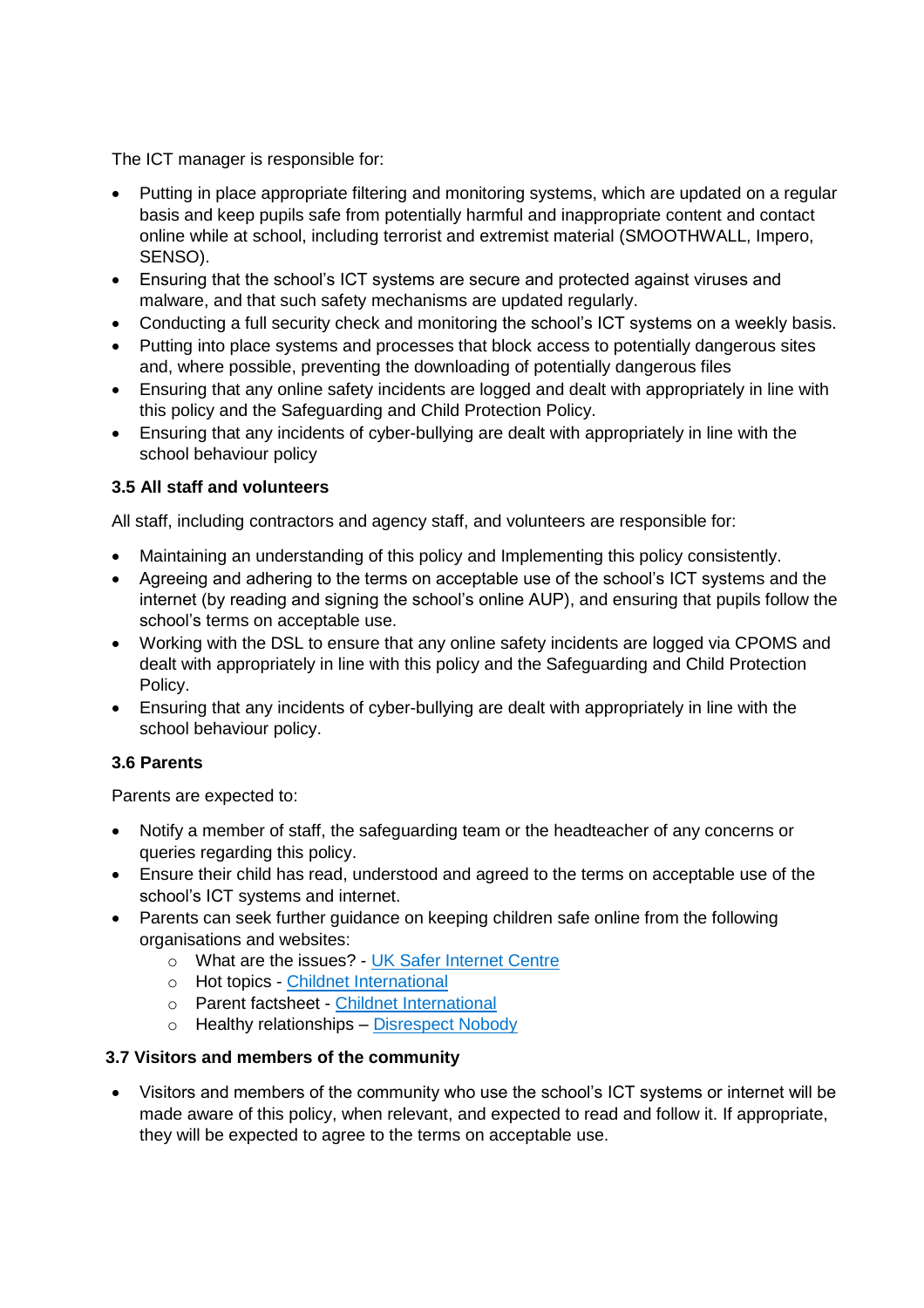#### **4. Educating pupils about online safety**

Pupils will be taught about online safety as part of the curriculum:

Under the new requirement, all schools will have to teach:

[Relationships and sex education and health education](https://schoolleaders.thekeysupport.com/uid/66a1d83e-2fb9-411e-91f1-fe52a09d16d1/) in secondary schools.

In Key Stage 3, pupils will be taught to:

- Understand a range of ways to use technology safely, respectfully, responsibly and securely, including protecting their online identity and privacy.
- Recognise inappropriate content, contact and conduct, and know how to report concerns.

Pupils in Key Stage 4 will be taught:

- To understand how changes in technology affect safety, including new ways to protect their online privacy and identity.
- How to report a range of concerns.

By the end of secondary school, pupils will know:

- Their rights, responsibilities and opportunities online, including that the same expectations of behaviour apply in all contexts, including online.
- About online risks, including that any material someone provides to another has the potential to be shared online and the difficulty of removing potentially compromising material placed online.
- Not to provide material to others that they would not want shared further and not to share personal material which is sent to them.
- What to do and where to get support to report material or manage issues online.
- The impact of viewing harmful content.
- That specifically sexually explicit material (e.g. pornography) presents a distorted picture of sexual behaviours, can damage the way people see themselves in relation to others and negatively affect how they behave towards sexual partners.
- That sharing and viewing indecent images of children (including those created by children) is a criminal offence which carries severe penalties including jail.
- How information and data is generated, collected, shared and used online.
- How to identify harmful behaviours online (including bullying, abuse or harassment) and how to report, or find support, if they have been affected by those behaviours.

The safe use of social media and the internet will also be covered in other subjects where relevant.

#### **5. Educating parents about online safety**

- The school will raise parents' awareness of internet safety in letters or other communications home, and in information via our website. This policy will also be shared with parents. Online safety will also be covered during parents' information evenings.
- If parents have any queries or concerns in relation to online safety, these should be raised in the first instance with the headteacher, the DSL (or safeguarding team), or the member of the pastoral team with responsibility for the year group. These concerns will be dealt with in line with this policy and the Safeguarding and Child Protection Policy.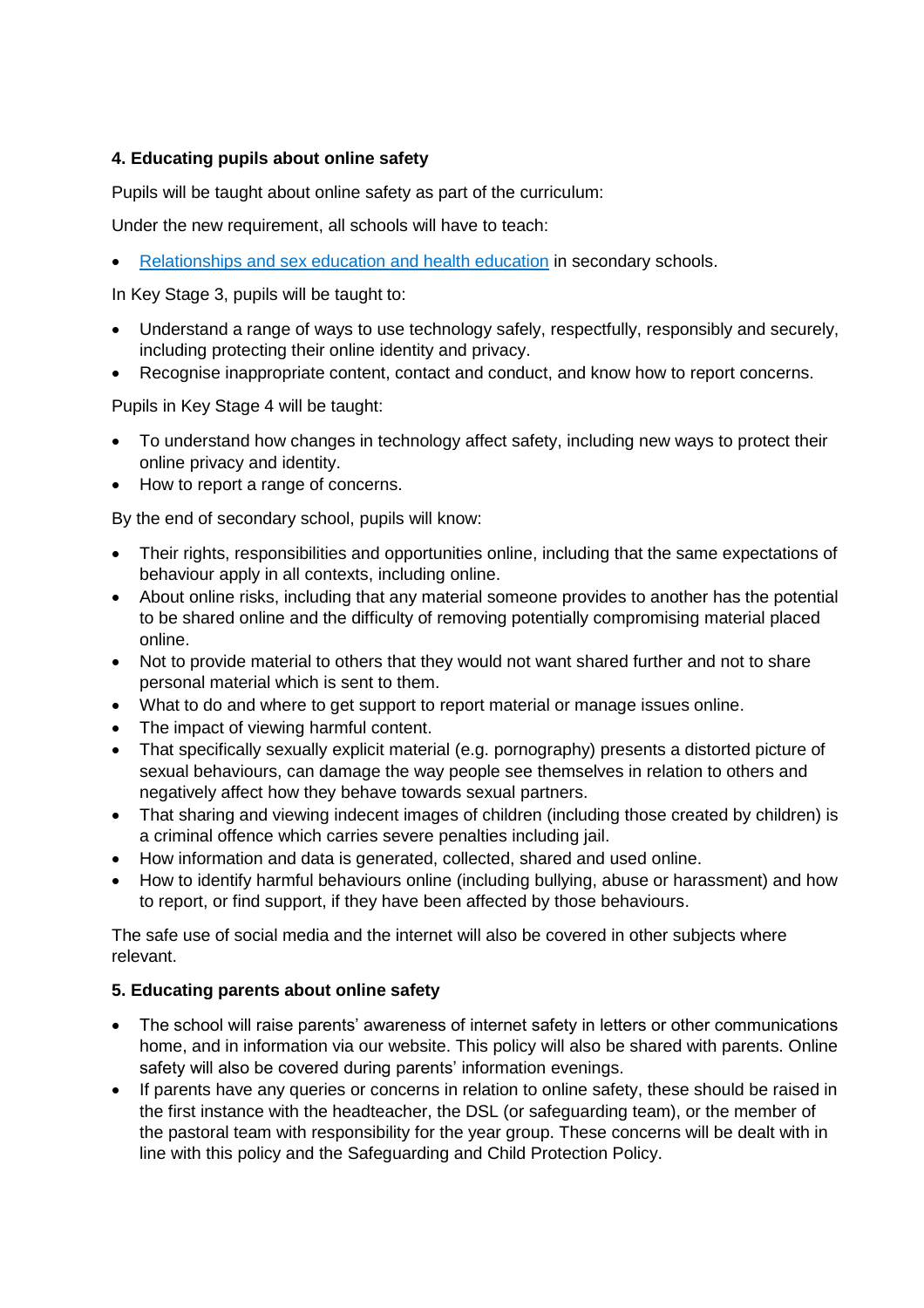Concerns or queries about this policy can be raised with any member of staff or the headteacher.

#### **6. Cyber-bullying**

6.1 Definition: Cyber-bullying takes place online, such as through social networking sites, messaging apps or gaming sites. Like other forms of bullying, it is the repetitive, intentional harming of one person or group by another person or group, where the relationship involves an imbalance of power. (See also the school behaviour policy.)

#### 6.2 Preventing and addressing cyber-bullying

- To help prevent cyber-bullying, we will ensure that pupils understand what it is and what to do if they become aware of it happening to them or others. We will ensure that pupils know how they can report any incidents and are encouraged to do so, including where they are a witness rather than the victim.
- The school will actively discuss cyber-bullying with pupils, explaining the reasons why it occurs, the forms it may take and what the consequences can be. Form Tutors will discuss cyber-bullying with their tutor groups.
- Teaching staff are also encouraged to find opportunities to use aspects of the curriculum to cover cyber-bullying. This includes personal, social, health and economic (PSHE) education, and other subjects where appropriate.
- All staff, governors and volunteers (where appropriate) receive training on cyber-bullying, its impact and ways to support pupils, as part of safeguarding training (see section 11 for more detail).
- The school also provides up to date information on cyber-bullying to parents so that they are aware of the signs, how to report it and how they can support children who may be affected.
- In relation to a specific incident of cyber-bullying, the school will follow the processes set out in the school behaviour policy. Where illegal, inappropriate or harmful material has been spread among pupils, the school will use all reasonable endeavours to ensure the incident is contained ad dealt with in accordance with this policy and the Safeguarding and Child Protection Policy.
- The DSL (liaising with the Safeguarding Team) will consider whether the incident should be reported to the police if it involves illegal material, and will work with external services if it is deemed necessary to do so.

#### **6.3 Examining electronic devices**

- School staff have the specific power under the Education and Inspections Act 2006 (which has been increased by the Education Act 2011) to search for and, if necessary, delete inappropriate images or files on pupils' electronic devices, including mobile phones, iPads and other tablet devices, where they believe there is a 'good reason' to do so.
- When deciding whether there is a good reason to examine or erase data or files on an electronic device, staff must reasonably suspect that the data or file in question has been, or could be, used to:
	- Cause harm, and/or
	- $\triangleright$  Disrupt teaching, and/or
	- $\triangleright$  Break any of the school rules
- If inappropriate material is found on the device, it is up to the staff member in conjunction with the DSL or other member of the senior leadership team to decide whether they should: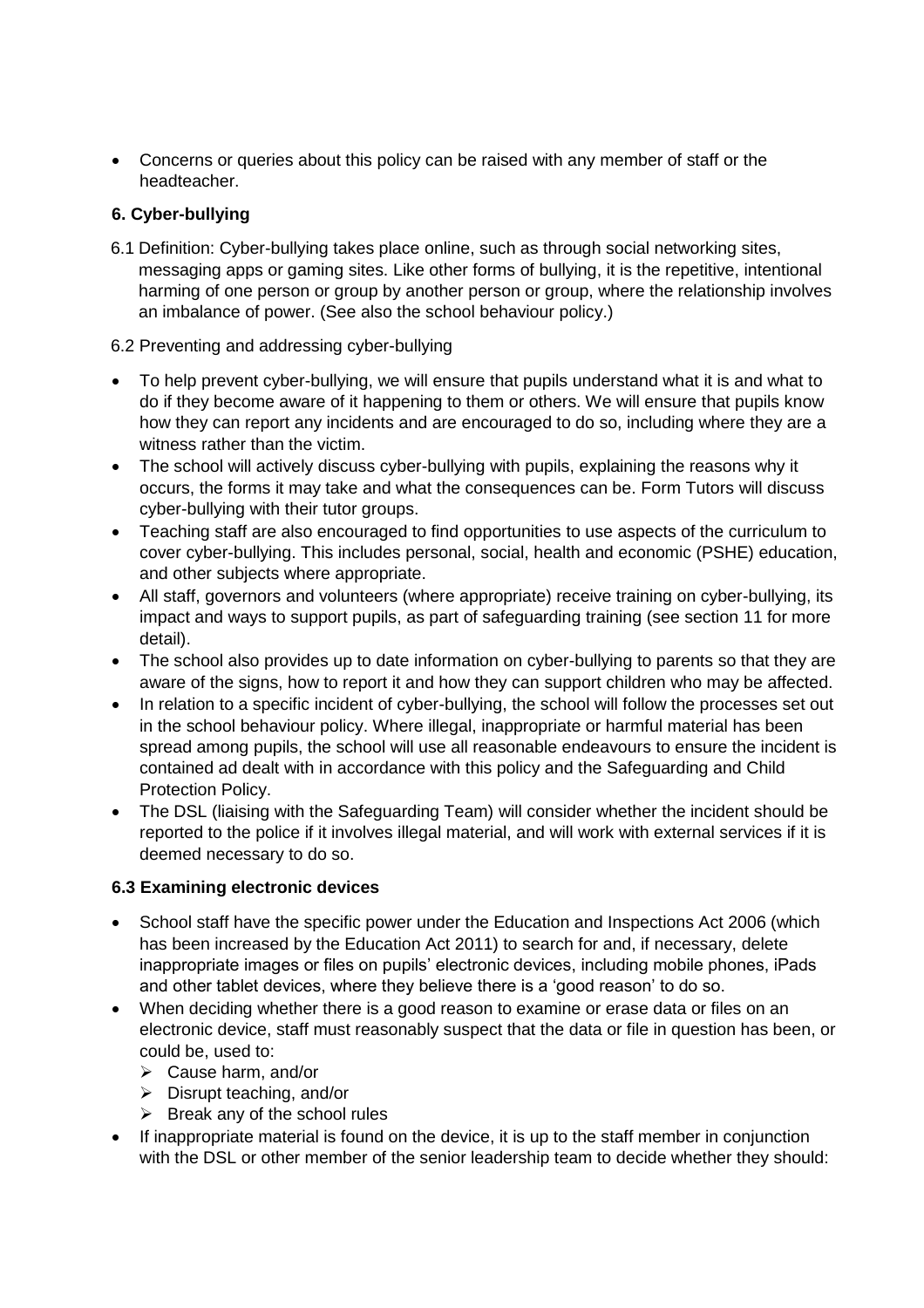- $\triangleright$  Delete that material, or
- $\triangleright$  Retain it as evidence (of a criminal offence or a breach of school discipline), and/or
- $\triangleright$  Report it to the police
- Any searching of pupils will be carried out in line with the DfE's latest guidance on screening, [searching and confiscation](https://www.gov.uk/government/publications/searching-screening-and-confiscation) and the school's COVID-19 risk assessment.
- Any complaints about searching for or deleting inappropriate images or files on pupils' electronic devices will be dealt with through the school complaints procedure.

#### **7. Acceptable use of the internet in school**

- All pupils, parents, staff, volunteers and governors are expected to sign an agreement regarding the acceptable use of the school's ICT systems and the internet (Google Classroom AUP Form). Visitors will be expected to read and agree to the school's terms on acceptable use if relevant.
- Use of the school's internet must be for educational purposes only, or for the purpose of fulfilling the duties of an individual's role.
- We will monitor the websites visited by pupils, staff, volunteers, governors and visitors (where relevant) to ensure they comply with the above.

#### **8. Pupils using mobile devices in school**

- School acknowledges that the use of mobile phones can be a useful tool for safety and contact reasons between parents/carers and their child. Therefore pupils may bring mobile devices to school, but on entering the site they must be switched off and kept securely out of site. Pupils are not permitted to use them during:
	- > Lessons
	- $\triangleright$  Tutor group time
	- $\triangleright$  Break and lunch time
	- $\triangleright$  Clubs before or after school, or any other activities organised by the school
- Any use of mobile devices (such as tablets or laptops) in school by pupils must be in line with the acceptable use policy.
- Any breach of the acceptable use policy by a pupil may trigger disciplinary action in line with the school behaviour policy, which may result in the confiscation of their device.

#### **9. Staff using work devices outside school**

- All staff members will take appropriate steps to ensure their devices remain secure. This includes, but is not limited to:
	- $\triangleright$  Keeping the device password-protected strong passwords are at least 8 characters, with a combination of upper and lower-case letters, numbers and special characters (e.g. asterisk or currency symbol).
	- $\triangleright$  Ensuring their hard drive is encrypted via bitlocker this means if the device is lost or stolen, no one can access the files stored on the hard drive by attaching it to a new device.
	- $\triangleright$  Making sure the device locks if left inactive for a period of time.
	- $\triangleright$  Not sharing the device among family or friends.
	- $\triangleright$  Keeping operating systems up to date by bringing devices into school when requested so that updates can be installed and the devices maintained (including the installing of anti-virus and anti-spyware software).